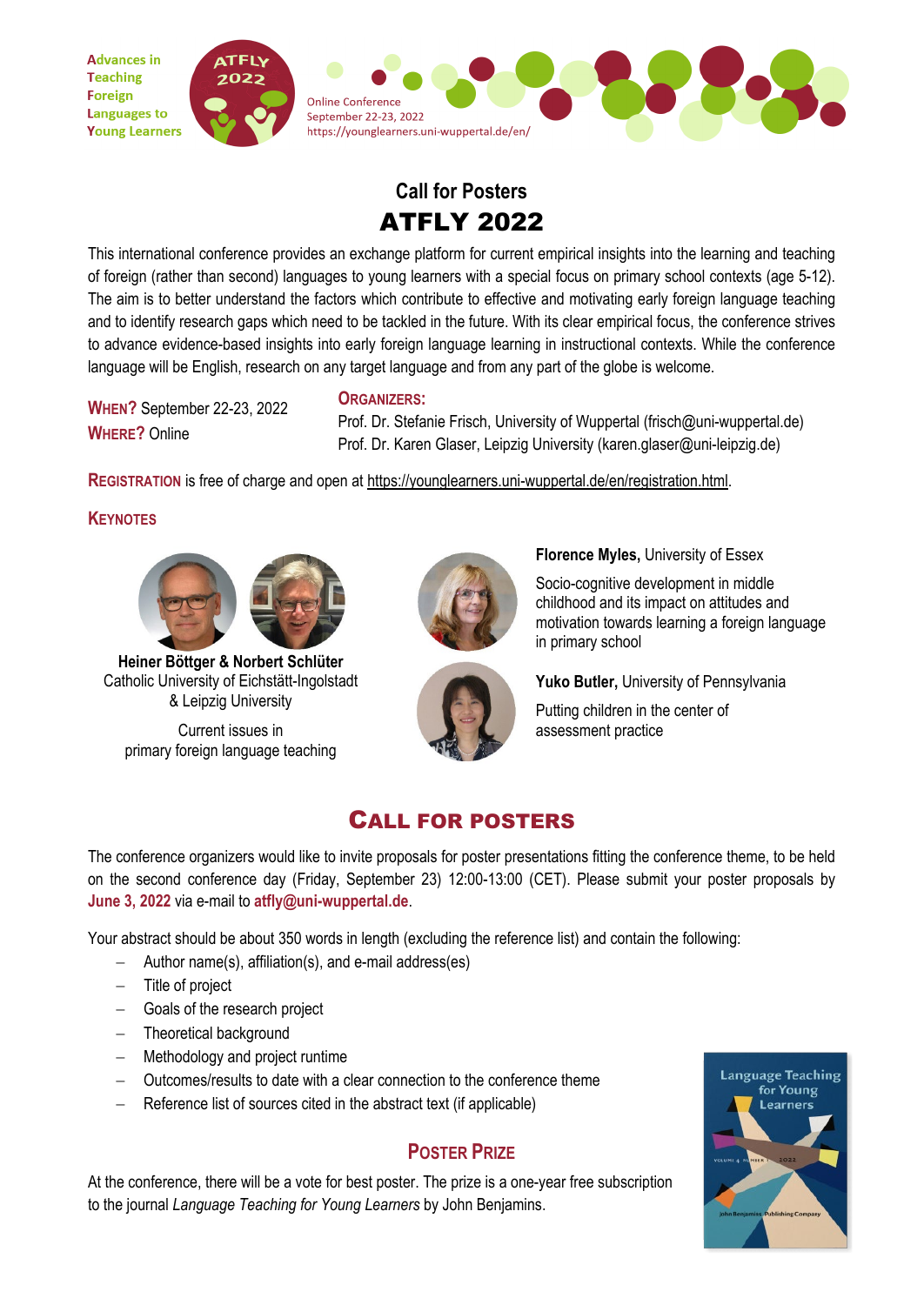

## **ATFLY 2022 Program[i](#page-2-0)**

#### **Day 1: Thursday, 22 September 2022**

| Time (CET)  | <b>Events</b>                                                                                                                                                                                                                   |                                                                                                                                                                                                     |
|-------------|---------------------------------------------------------------------------------------------------------------------------------------------------------------------------------------------------------------------------------|-----------------------------------------------------------------------------------------------------------------------------------------------------------------------------------------------------|
| $9:15-9:45$ | <b>Conference Opening</b><br>Stefanie Frisch (University of Wuppertal) & Karen Glaser (Leipzig University)                                                                                                                      |                                                                                                                                                                                                     |
| 9:45-10:45  | <b>Keynote 1</b><br>Heiner Böttger (Catholic University Eichstätt-Ingolstadt) & Norbert Schlüter (Leipzig University):<br>Current issues in primary foreign language teaching                                                   |                                                                                                                                                                                                     |
| 10:45-11:00 | Coffee Break                                                                                                                                                                                                                    |                                                                                                                                                                                                     |
|             | <b>Panel 1: Input Matters in Teaching YLLs</b>                                                                                                                                                                                  | <b>Panel 2: Early L2 Literacy</b>                                                                                                                                                                   |
| 11:00-11:40 | Johannes Schulz, Catherine Hamilton, Victoria Murphy<br>& Elizabeth Wonnacott (University of Oxford):<br>The impact of multi-word units in early FL learning and<br>teaching contexts. A systematic review                      | Heike Mlakar & Joanna Hirst-Plein (University of<br>Hildesheim): "I leik aiskrim": Cognitive and linguistic<br>predictors of young L2 learners' spelling ability                                    |
| 11:40-12:20 | Holger Limberg (University of Flensburg):<br>On teachers' use of the L1 in primary school EFL<br>classrooms in Germany                                                                                                          | <b>Constanze Weth (University of Luxembourg):</b><br>Does plural spelling in French as a foreign language help<br>to improve capitalization of nouns in German, the<br>language of literacy?        |
| 12:20-13:00 | Renyu Jiang, Robert Woore & Victoria Murphy<br>(University of Oxford): The effect of orthographic input<br>on young Mandarin-speaking EFL children's English<br>pronunciation learning                                          | Krystina Mensing (University of Duisburg-Essen):<br>Preventing early reading and spelling difficulties in<br>inclusive primary EFL education: An evaluation of a<br>phonological awareness training |
| 13:00-14:00 | Lunch Break                                                                                                                                                                                                                     |                                                                                                                                                                                                     |
|             | <b>Panel 3: A Focus on Teacher Education</b>                                                                                                                                                                                    | Panel 2: Early L2 Literacy (cont'd)                                                                                                                                                                 |
| 14:00-14:40 | Sandie Mourão (Nova University): Advances in under-<br>standing the role of early English education in Portugal:<br>Intercultural and citizenship education in action                                                           | Julio Roca de Larios & Yvette Coyle (University of<br>Murcia): The effects of genre-based instruction on report<br>writing with 4th year EFL children in a CLIL science class                       |
| 14:40-15:20 | Anja Pirih & Silva Bratož (University of Primorska): 'Mini<br>takeaway lesson' as a model for online EFL learning<br>material for young learners                                                                                | <b>Anne Schrader (Leipzig University):</b><br>Writing in the Primary English Classroom: A Design-<br><b>Based Research Study</b>                                                                    |
| 15:20-16:00 | Jana Roos, Hannah Ruhm, Kristin Kersten, Sonja Bruns-<br>meier & Karen Glaser (Universities Potsdam, Hildes-<br>heim, Vechta, Leipzig): Effective teaching strategies in<br>the primary EFL classroom - Diverging perspectives? | <b>Nuhi Bllaca (University of Vienna):</b><br>Is collaborative writing beneficial for young EFL learners<br>of low-language proficiency?                                                            |
| 16:00-16:20 | Coffee Break                                                                                                                                                                                                                    |                                                                                                                                                                                                     |
| 16:20-17:00 | <b>Publisher Presentations</b>                                                                                                                                                                                                  |                                                                                                                                                                                                     |
| 17:00-18:00 | <b>Keynote 2</b><br>Yuko Goto Butler (University of Pennsylvania):<br>Putting children in the center of assessment practice                                                                                                     |                                                                                                                                                                                                     |
| 18:00-18:15 | Closing of Conference Day 1 and invitation to Social Gathering<br>Stefanie Frisch (University of Wuppertal) & Karen Glaser (Leipzig University)                                                                                 |                                                                                                                                                                                                     |
| 18:15-20:00 | <b>Dinner Break</b>                                                                                                                                                                                                             |                                                                                                                                                                                                     |
| from 20:00  | <b>Social Gathering</b>                                                                                                                                                                                                         |                                                                                                                                                                                                     |